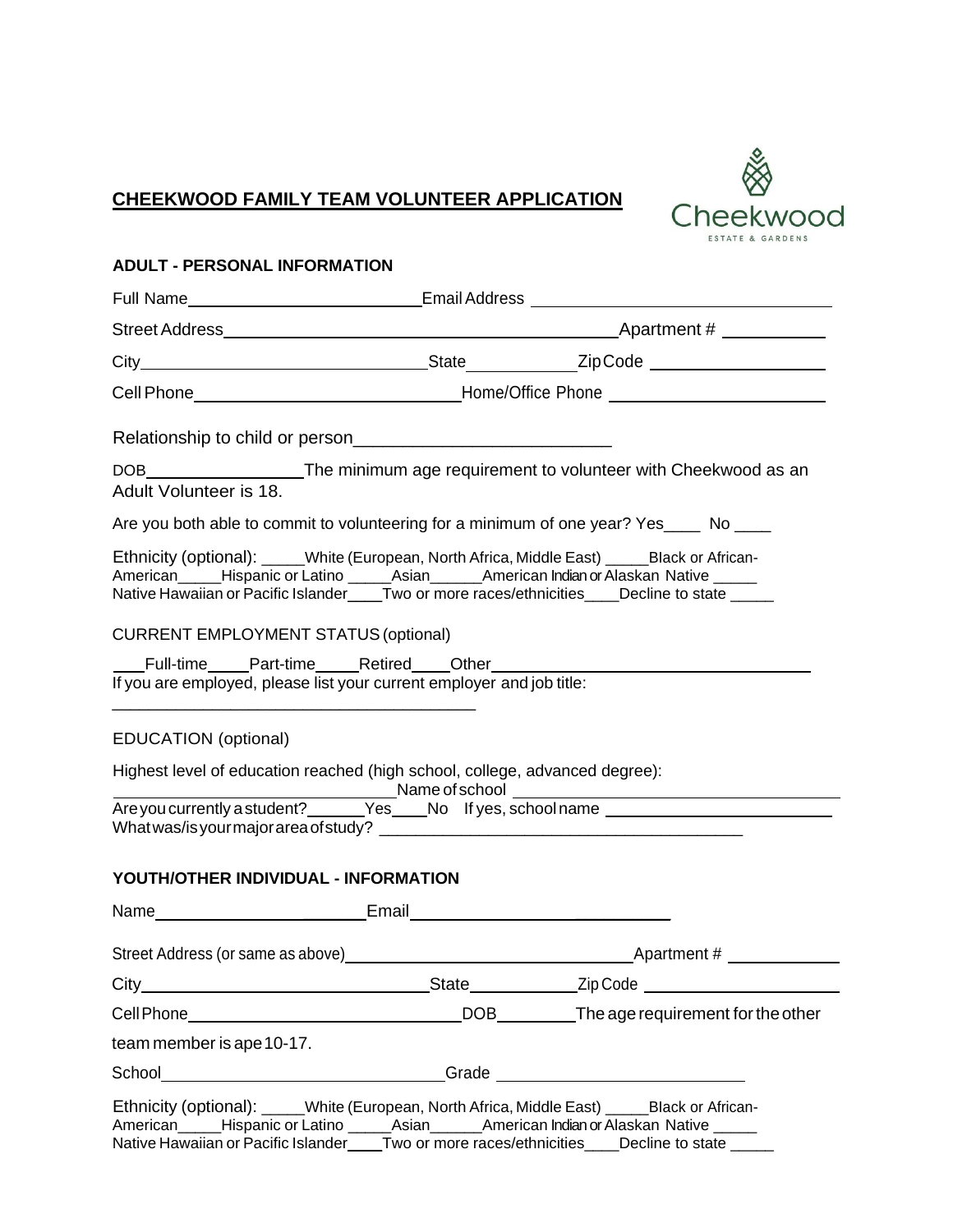## **EMERGERNCY CONTACTS** — *At least one contact other than Adult applicant*

| Relationship         |
|----------------------|
| Other: (home/office) |
| Relationship         |
| Other: (home/office) |
|                      |

## **AREAS OFINTEREST**

| Education             | Gardening                       | Camp             |
|-----------------------|---------------------------------|------------------|
| <b>Special Events</b> | <b>Visitor Services/Greeter</b> | Museum           |
| <b>Admin Tasks</b>    | Arts/Crafts                     | Outreach         |
| Graphic Design        | Photography                     | Special Projects |
| Conservation          | School Programs                 |                  |
|                       |                                 |                  |

1. Why are you interested in volunteering at Cheekwood?

2. Do you have any prior volunteer experience? If yes, please describe organizations and experiences:

3. Do you have any special talents or certifications that would behelpful as a volunteer? For example, sewing, construction, design, handicrafts, musician, CPR, teaching.etc.

4. Haveyoubeen employed at Cheekwood before? \_\_\_Yes Position/dates: \_\_\_\_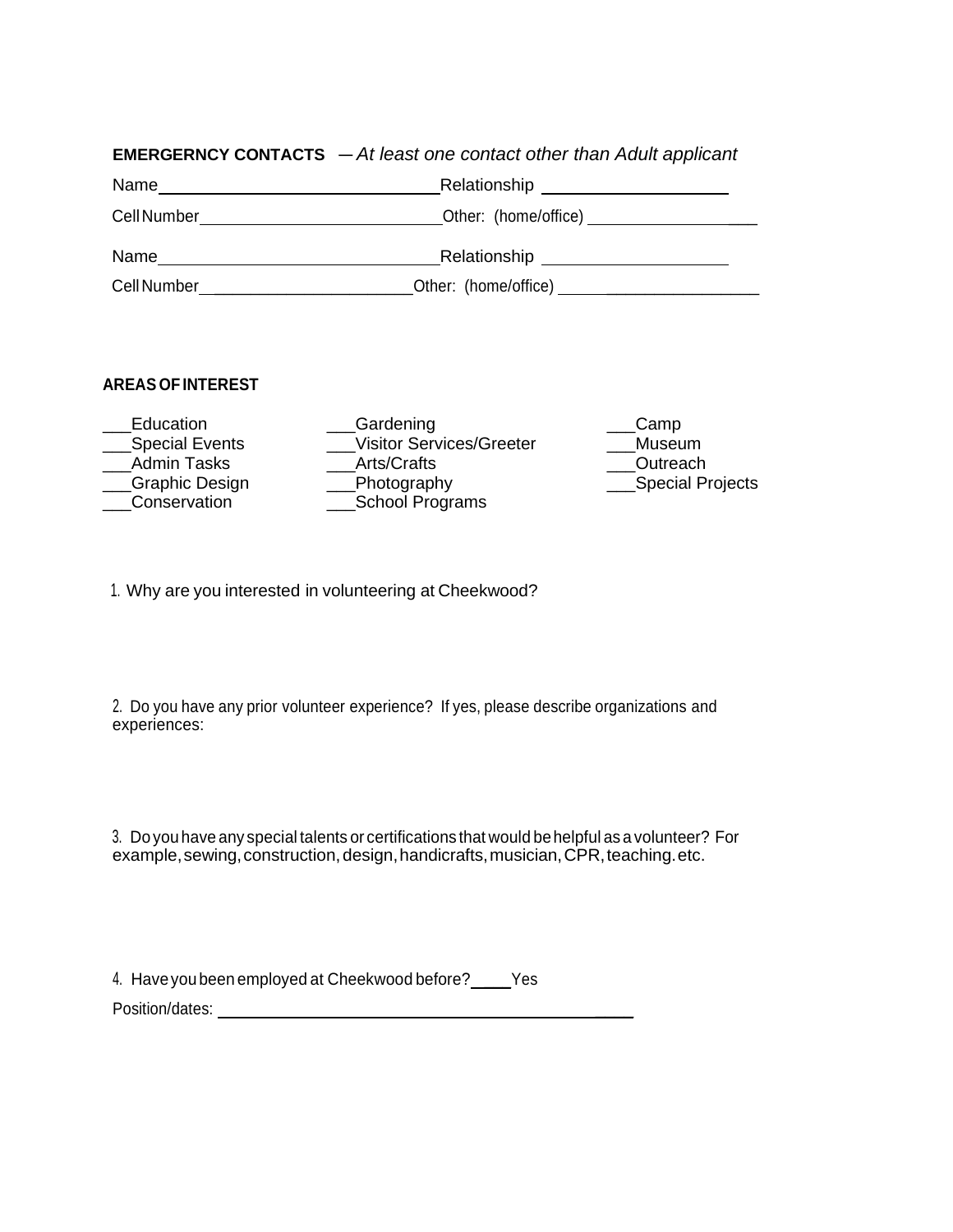#### **VOLUNTEER WAIVER and AGREEMENT**

I agree that I will follow Cheekwood's COVID protocols.

ThisWaiverAgreement, madeandenteredbyandbetweenCheekwoodEstate&Gardens, 1200 Forrest Park Dr, Nashville, TN 37205, herein referred to as "Cheekwood" AND

Names (please print)

I understand that I am volunteering for activities with Cheekwood. I understand that as a volunteer, I may beinvolved in physical activities that have a potential risk ofinjury. I assume this risk. I agree that I will perform activities that I am comfortable doing and follow all instructions.

Through this Waiver Agreement, the Volunteer does hereby knowingly release and discharge Cheekwood, its officers, directors, employees, agents and volunteers from any claim, demand or causeofactionthatmaybeassertedbyoronbehalfofmeasaresultofmy volunteering for Cheekwood. I agree to be responsible for my behavior and to indemnify and hold harmless Cheekwood its officers, directors, employees, agents and volunteers from any damages or liabilities arising out of my activities as a volunteer for Cheekwood.

I authorize Cheekwood touse my name and photograph for education, public relations and marketing purposes related to Cheekwood.

Volunteers must abide by thecode of conduct, policies and rules set out in the program handbook.

I certify that all of the above information is correct. I understand that acceptance as a volunteer is based on a combination of my skills and interests and the needs ofCheekwood. I realize that opportunitiesmaynotbeavailableatanygiventime,butmyapplicationwillbeheldonfilefor one year.

Signature/Adult **Date** 

Signature/Youth-Other Person
<br>
and Date Date